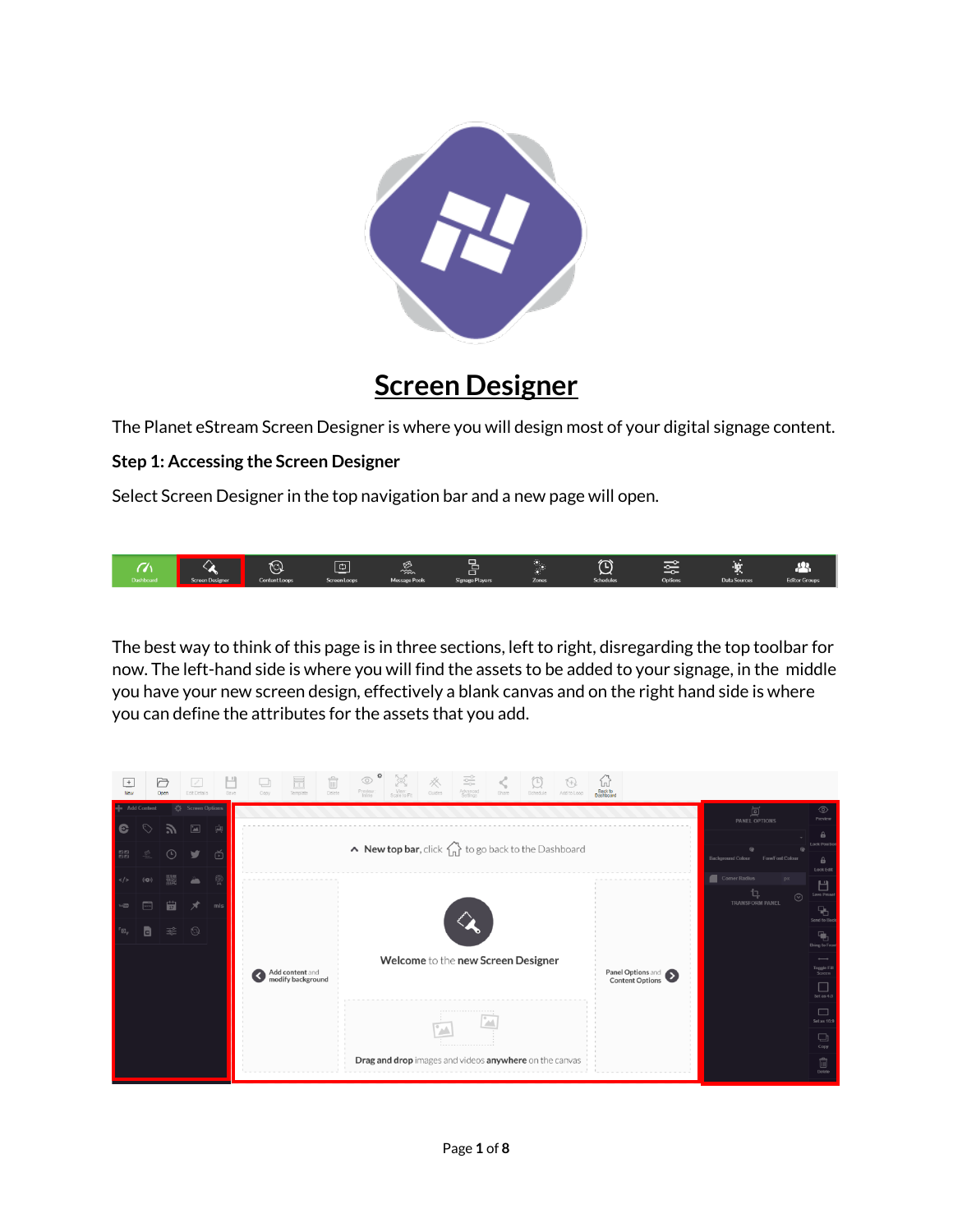To create a new Screen Design select **New** and to open an existing screen design select **Open.**



When creating a new Screen Design add a name, select a Publishing Policy and set the privacy setting. Then click **Create**.

|                 | $\wedge$ New top bar, click $\left\{\right\}$ to go back to the Dashboard<br><b>Create New</b> |   |
|-----------------|------------------------------------------------------------------------------------------------|---|
|                 | <b>Edit Settings</b>                                                                           |   |
|                 | Example                                                                                        |   |
|                 | Select to create a new Screen Design or a Feature Content Template                             |   |
|                 | <b>Screen Design</b>                                                                           | ۰ |
|                 | <b>Local Content</b>                                                                           | ۰ |
| Add co<br>modif | Private<br>Cancel<br>Create                                                                    |   |
|                 |                                                                                                |   |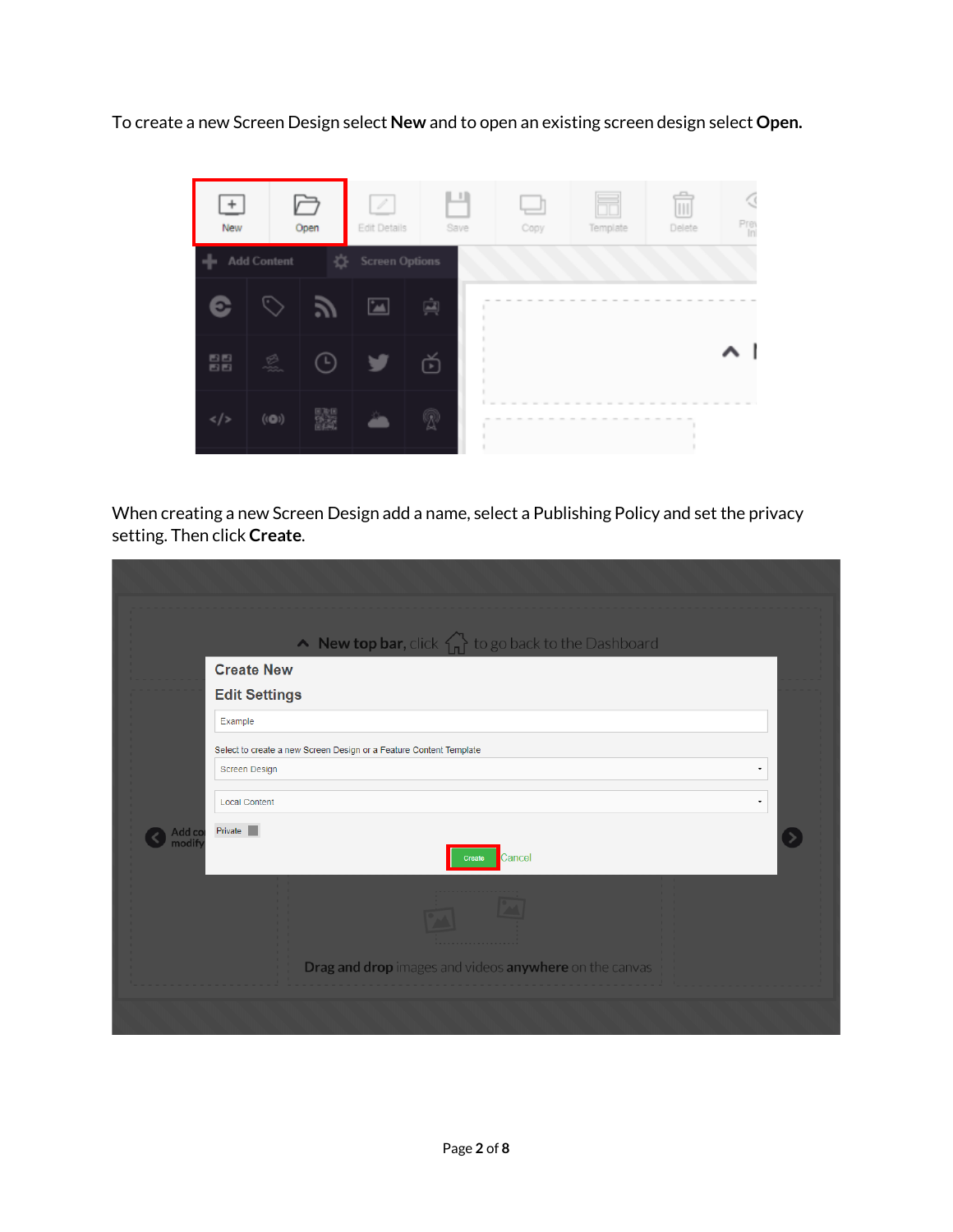

You can now start adding signage assets from the left-hand side to the screen design.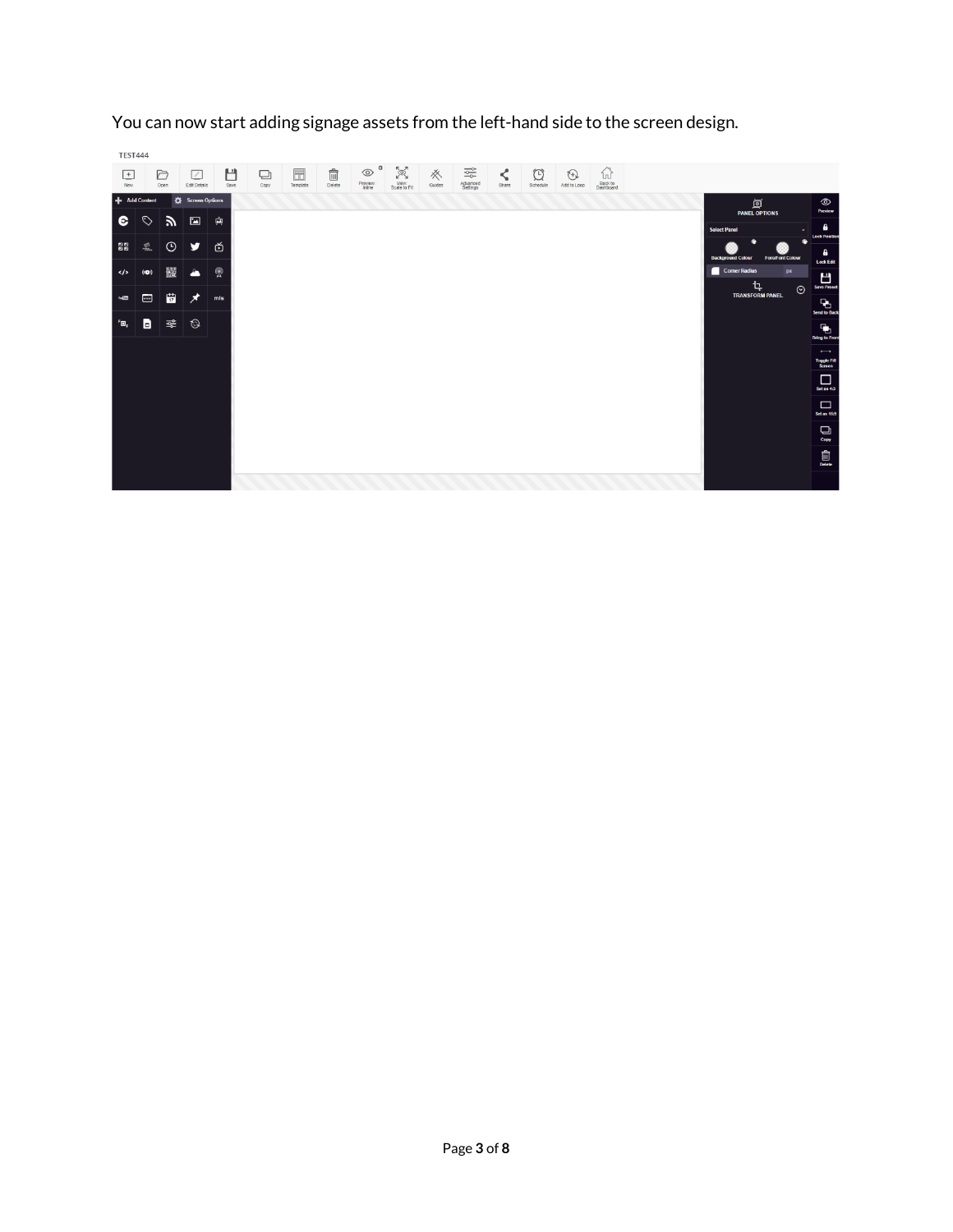### **Step 2: Background Options**

The first thing you may want to do is specify some background options. On the left-hand side you can toggle to **Screen Options,** where you some additional options. Firstly, you can the size or orientation of your screen of your screen.

Once you have done this you can add a background colour, image or video.

To modify the background colour, use the colour picker or specify a colour value either in hex, RGBA or RGB. You may want to do this to follow your institutions brand guidelines.

To add background images or videos, click **Select** and search for any content that you already have on your eStream system, you're also able to simply drag and drop content onto the Screen Designer. For instance, you may have an image that you want to use as a background image and you can drag this from your desktop where you are presented with two options; one to set as background and another to create new panel.

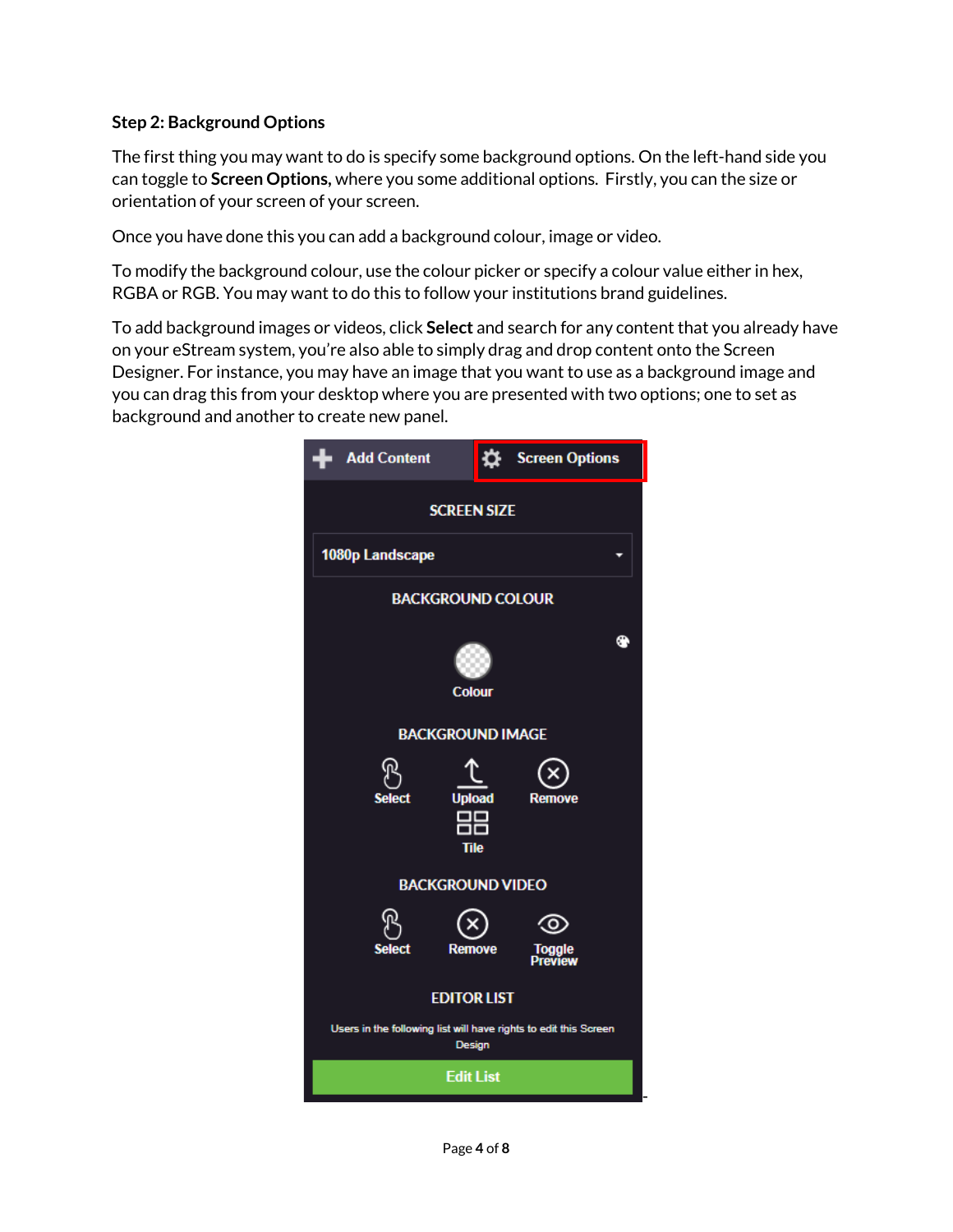## **Step 3: Adding Content**

You can add various types of content by switching back to **Add Content** on the left-hand side of your screen.

Underneath this are all the different options you have for content including video content from your eStream site, as well as things like labels, RSS feeds, images and Twitter feed.

Additionally, Planet eStream integrates with a range of third-party educational products such as iSAMS and MLS Eclipse and Junior Librarian.

![](_page_4_Figure_4.jpeg)

# **Twitter**

Choose to display feeds from user timelines or based on hash tags and search terms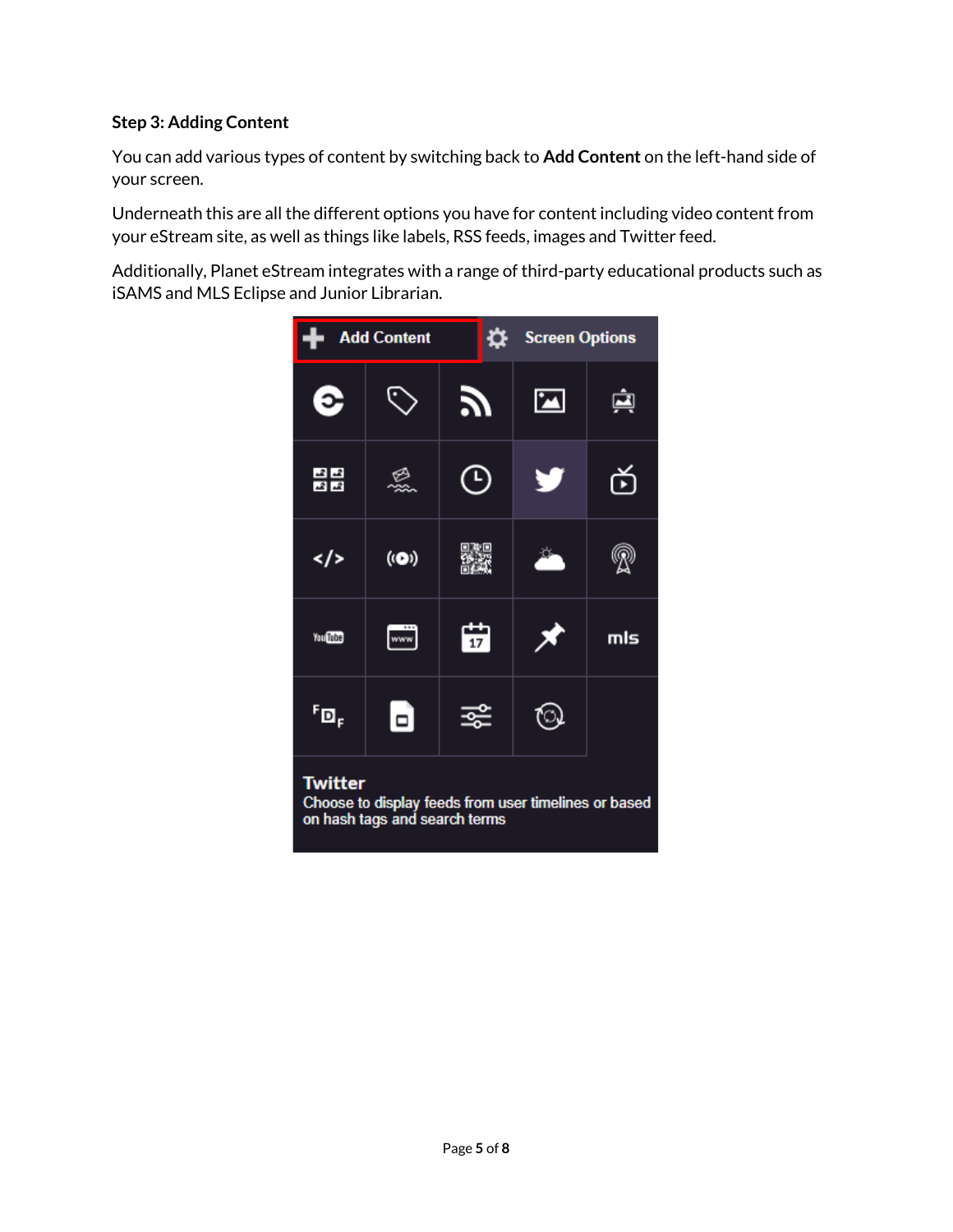You can start adding content to your Screen Design by selecting any of these items. As an example, you may want to add content from your Planet eStream Photo Library. To do this select photo albums and to search for content. Then use **Select**to add the content to your Screen Design.

![](_page_5_Figure_1.jpeg)

You can also add images and videos in the same way you can with the background images, by dragging and dropping content onto the canvas for your signage.

If you add a video in this way it will get converted by the eStream system and be made available soon after. In the meantime, an 'available soon' thumbnail will be displayed.

You're also able to drag and drop PowerPoint documents onto the system and each slide will be extracted to be displayed as a slideshow.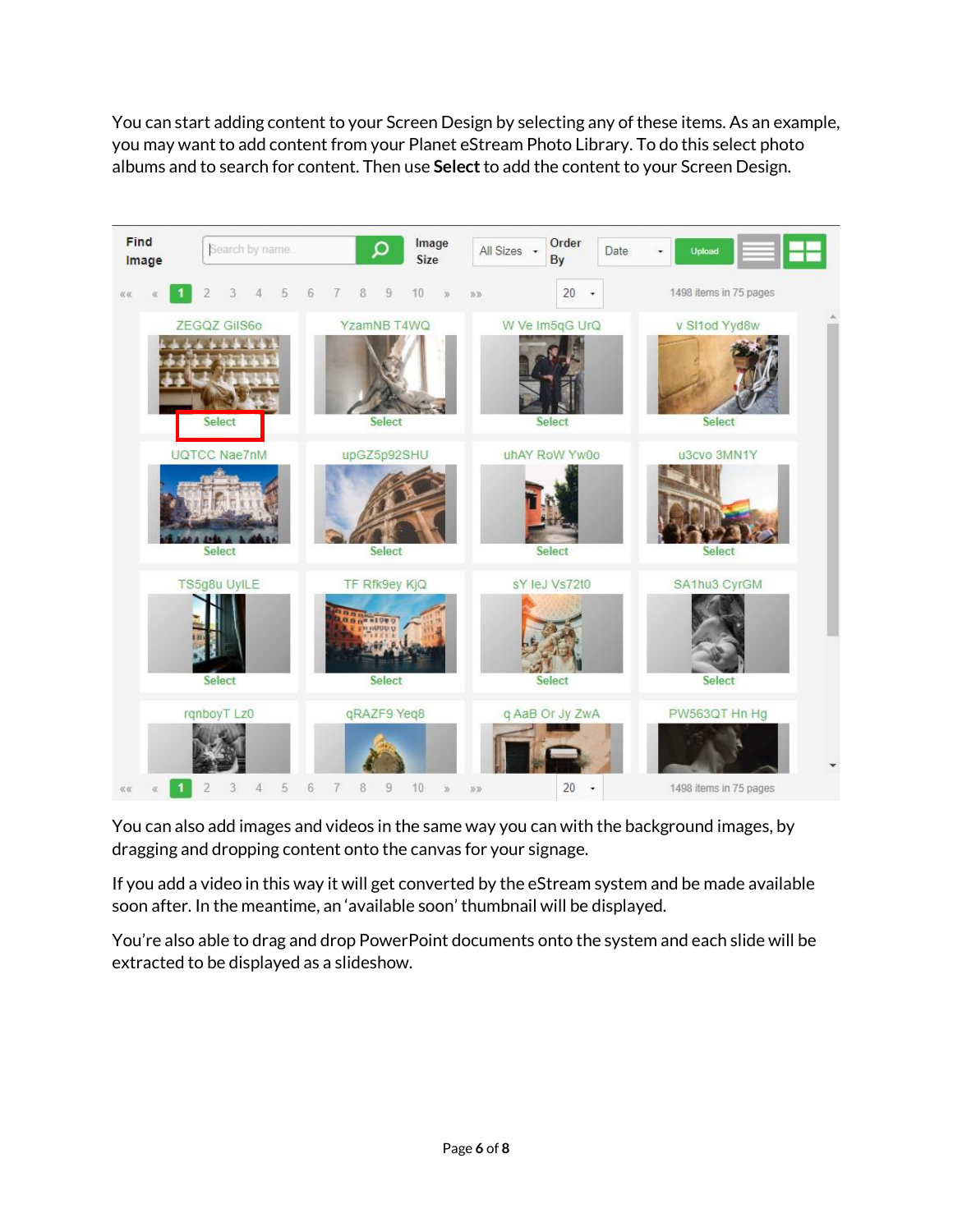## **Step 4: Panel Options**

On the right-hand side of your designer you have the panel options, where you can define the attributes for your individual panels.

Each panel will have a different series of attributes that can be modified. In example of a label content panel below, you are given options to change the text, fonts and alignment. When selecting fonts for any of your panel options you're given the options to use built-in fonts, which are standard Windows fonts, or also any font that's available as a Google web font.

Also, on the right-hand side you are able to preview individual panels, lock the position and lock editing, save each panel as a pre-set and position the panel in a relevant place on the screen.

If you save the panel as a pre-set, it means you can use this again subsequent screen designs without requirement to create the panel again from scratch.

![](_page_6_Picture_5.jpeg)